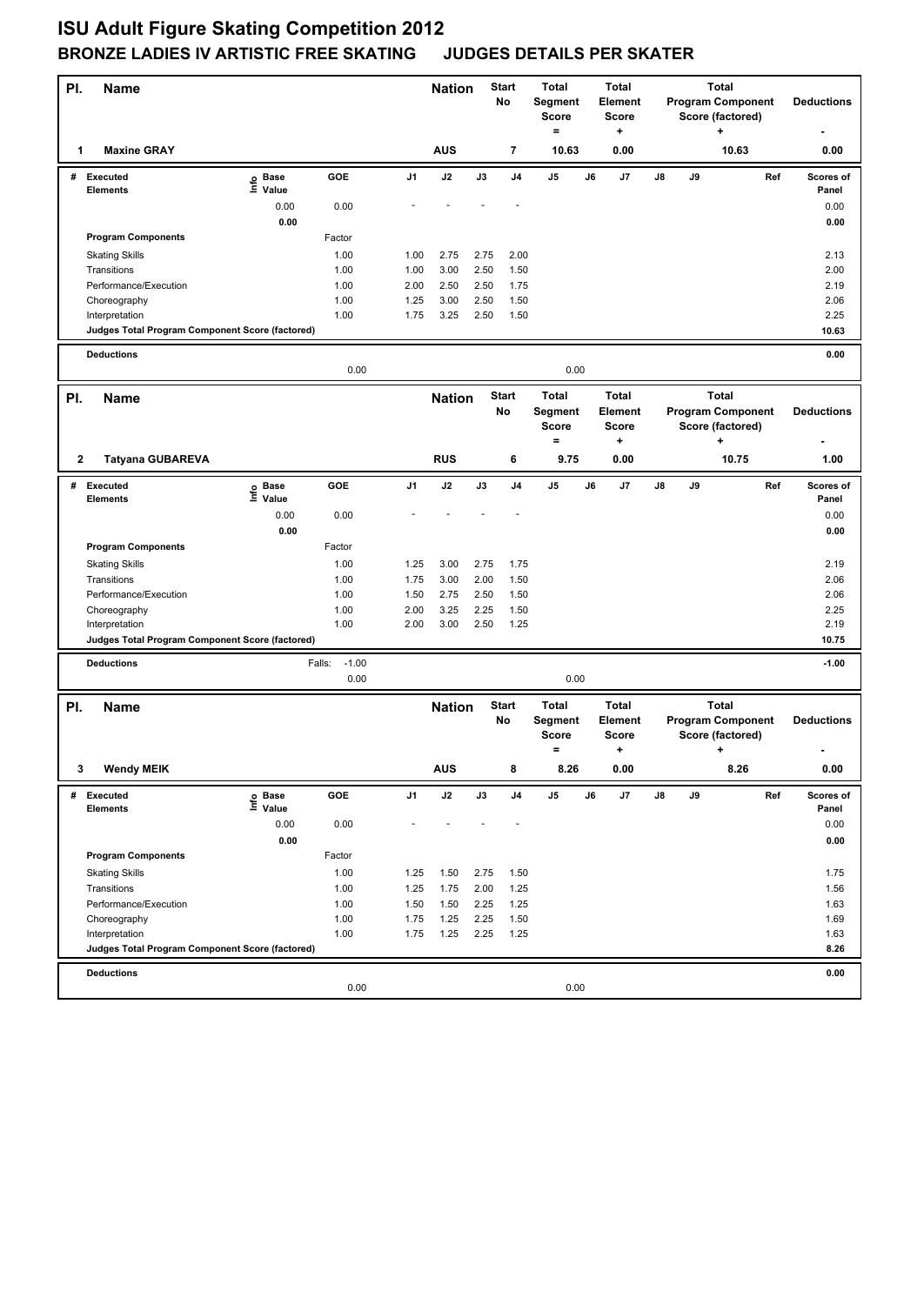| PI. | Name                                                              |                              |        |      | <b>Nation</b> |      | <b>Start</b><br>No | <b>Total</b><br>Segment<br>Score<br>$=$             |    | <b>Total</b><br>Element<br><b>Score</b><br>+ |    |    | <b>Total</b><br><b>Program Component</b><br>Score (factored)<br>÷ |     | <b>Deductions</b>  |
|-----|-------------------------------------------------------------------|------------------------------|--------|------|---------------|------|--------------------|-----------------------------------------------------|----|----------------------------------------------|----|----|-------------------------------------------------------------------|-----|--------------------|
| 4   | <b>Marilyn TRIGGS</b>                                             |                              |        |      | CAN           |      | 4                  | 8.07                                                |    | 0.00                                         |    |    | 8.07                                                              |     | 0.00               |
| #   | <b>Executed</b><br><b>Elements</b>                                | <b>Base</b><br>lnfo<br>Value | GOE    | J1   | J2            | J3   | J4                 | J5                                                  | J6 | J7                                           | J8 | J9 |                                                                   | Ref | Scores of<br>Panel |
|     |                                                                   | 0.00                         | 0.00   |      |               |      |                    |                                                     |    |                                              |    |    |                                                                   |     | 0.00               |
|     |                                                                   | 0.00                         |        |      |               |      |                    |                                                     |    |                                              |    |    |                                                                   |     | 0.00               |
|     | <b>Program Components</b>                                         |                              | Factor |      |               |      |                    |                                                     |    |                                              |    |    |                                                                   |     |                    |
|     | <b>Skating Skills</b>                                             |                              | 1.00   | 1.00 | 1.75          | 2.50 | 1.75               |                                                     |    |                                              |    |    |                                                                   |     | 1.75               |
|     | Transitions                                                       |                              | 1.00   | 1.25 | 1.50          | 2.00 | 1.00               |                                                     |    |                                              |    |    |                                                                   |     | 1.44               |
|     | Performance/Execution                                             |                              | 1.00   | 1.50 | 1.25          | 2.25 | 1.25               |                                                     |    |                                              |    |    |                                                                   |     | 1.56               |
|     | Choreography                                                      |                              | 1.00   | 1.50 | 1.50          | 2.25 | 1.50               |                                                     |    |                                              |    |    |                                                                   |     | 1.69               |
|     | Interpretation<br>Judges Total Program Component Score (factored) |                              | 1.00   | 1.50 | 1.75          | 2.25 | 1.00               |                                                     |    |                                              |    |    |                                                                   |     | 1.63<br>8.07       |
|     |                                                                   |                              |        |      |               |      |                    |                                                     |    |                                              |    |    |                                                                   |     |                    |
|     | <b>Deductions</b>                                                 |                              | 0.00   |      |               |      |                    | 0.00                                                |    |                                              |    |    |                                                                   |     | 0.00               |
|     |                                                                   |                              |        |      |               |      | <b>Start</b>       | <b>Total</b>                                        |    | <b>Total</b>                                 |    |    | <b>Total</b>                                                      |     |                    |
| PI. | Name                                                              |                              |        |      | <b>Nation</b> |      | No                 | Segment<br><b>Score</b>                             |    | Element<br><b>Score</b>                      |    |    | <b>Program Component</b><br>Score (factored)                      |     | <b>Deductions</b>  |
|     |                                                                   |                              |        |      |               |      |                    | $\qquad \qquad =$                                   |    | ٠                                            |    |    | +                                                                 |     |                    |
| 5   | <b>Tuula HOVI</b>                                                 |                              |        |      | <b>FIN</b>    |      | 1                  | 7.13                                                |    | 0.00                                         |    |    | 7.13                                                              |     | 0.00               |
| #   | Executed<br><b>Elements</b>                                       | e Base<br>E Value            | GOE    | J1   | J2            | J3   | J <sub>4</sub>     | J5                                                  | J6 | J7                                           | J8 | J9 |                                                                   | Ref | Scores of<br>Panel |
|     |                                                                   | 0.00                         | 0.00   |      |               |      |                    |                                                     |    |                                              |    |    |                                                                   |     | 0.00               |
|     |                                                                   | 0.00                         |        |      |               |      |                    |                                                     |    |                                              |    |    |                                                                   |     | 0.00               |
|     | <b>Program Components</b>                                         |                              | Factor |      |               |      |                    |                                                     |    |                                              |    |    |                                                                   |     |                    |
|     | <b>Skating Skills</b>                                             |                              | 1.00   | 1.00 | 1.25          | 2.50 | 1.50               |                                                     |    |                                              |    |    |                                                                   |     | 1.56               |
|     | Transitions                                                       |                              | 1.00   | 1.00 | 1.25          | 2.00 | 1.25               |                                                     |    |                                              |    |    |                                                                   |     | 1.38               |
|     | Performance/Execution                                             |                              | 1.00   | 1.00 | 1.00          | 2.25 | 1.00               |                                                     |    |                                              |    |    |                                                                   |     | 1.31               |
|     | Choreography                                                      |                              | 1.00   | 0.75 | 1.50          | 2.25 | 1.25               |                                                     |    |                                              |    |    |                                                                   |     | 1.44               |
|     | Interpretation<br>Judges Total Program Component Score (factored) |                              | 1.00   | 1.00 | 1.25          | 2.50 | 1.00               |                                                     |    |                                              |    |    |                                                                   |     | 1.44<br>7.13       |
|     |                                                                   |                              |        |      |               |      |                    |                                                     |    |                                              |    |    |                                                                   |     |                    |
|     | <b>Deductions</b>                                                 |                              | 0.00   |      |               |      |                    | 0.00                                                |    |                                              |    |    |                                                                   |     | 0.00               |
|     |                                                                   |                              |        |      |               |      |                    |                                                     |    |                                              |    |    |                                                                   |     |                    |
| PI. | <b>Name</b>                                                       |                              |        |      | <b>Nation</b> |      | <b>Start</b><br>No | <b>Total</b><br>Segment<br><b>Score</b><br>$\equiv$ |    | <b>Total</b><br>Element<br>Score<br>+        |    |    | <b>Total</b><br><b>Program Component</b><br>Score (factored)<br>٠ |     | <b>Deductions</b>  |
| 6   | <b>Blanka SLUNECKOVA</b>                                          |                              |        |      | <b>CZE</b>    |      | 2                  | 6.56                                                |    | 0.00                                         |    |    | 6.56                                                              |     | $0.00\,$           |
| #   | Executed                                                          | e Base<br>⊑ Value            | GOE    | J1   | J2            | J3   | J4                 | J5                                                  | J6 | J7                                           | J8 | J9 |                                                                   | Ref | Scores of          |
|     | <b>Elements</b>                                                   | 0.00                         | 0.00   |      |               |      |                    |                                                     |    |                                              |    |    |                                                                   |     | Panel<br>0.00      |
|     |                                                                   | 0.00                         |        |      |               |      |                    |                                                     |    |                                              |    |    |                                                                   |     | 0.00               |
|     | <b>Program Components</b>                                         |                              | Factor |      |               |      |                    |                                                     |    |                                              |    |    |                                                                   |     |                    |
|     | <b>Skating Skills</b>                                             |                              | 1.00   | 1.25 | 1.50          | 2.25 | 1.50               |                                                     |    |                                              |    |    |                                                                   |     | 1.63               |
|     | Transitions                                                       |                              | 1.00   | 1.00 | 1.50          | 1.75 | 0.75               |                                                     |    |                                              |    |    |                                                                   |     | 1.25               |
|     | Performance/Execution                                             |                              | 1.00   | 1.50 | 0.75          | 2.00 | 1.00               |                                                     |    |                                              |    |    |                                                                   |     | 1.31               |
|     | Choreography                                                      |                              | 1.00   | 1.50 | 0.75          | 2.00 | 1.00               |                                                     |    |                                              |    |    |                                                                   |     | 1.31               |
|     | Interpretation                                                    |                              | 1.00   | 1.25 | 0.25          | 2.00 | 0.75               |                                                     |    |                                              |    |    |                                                                   |     | 1.06               |
|     | Judges Total Program Component Score (factored)                   |                              |        |      |               |      |                    |                                                     |    |                                              |    |    |                                                                   |     | 6.56               |
|     | <b>Deductions</b>                                                 |                              |        |      |               |      |                    |                                                     |    |                                              |    |    |                                                                   |     | 0.00               |
|     |                                                                   |                              | 0.00   |      |               |      |                    | 0.00                                                |    |                                              |    |    |                                                                   |     |                    |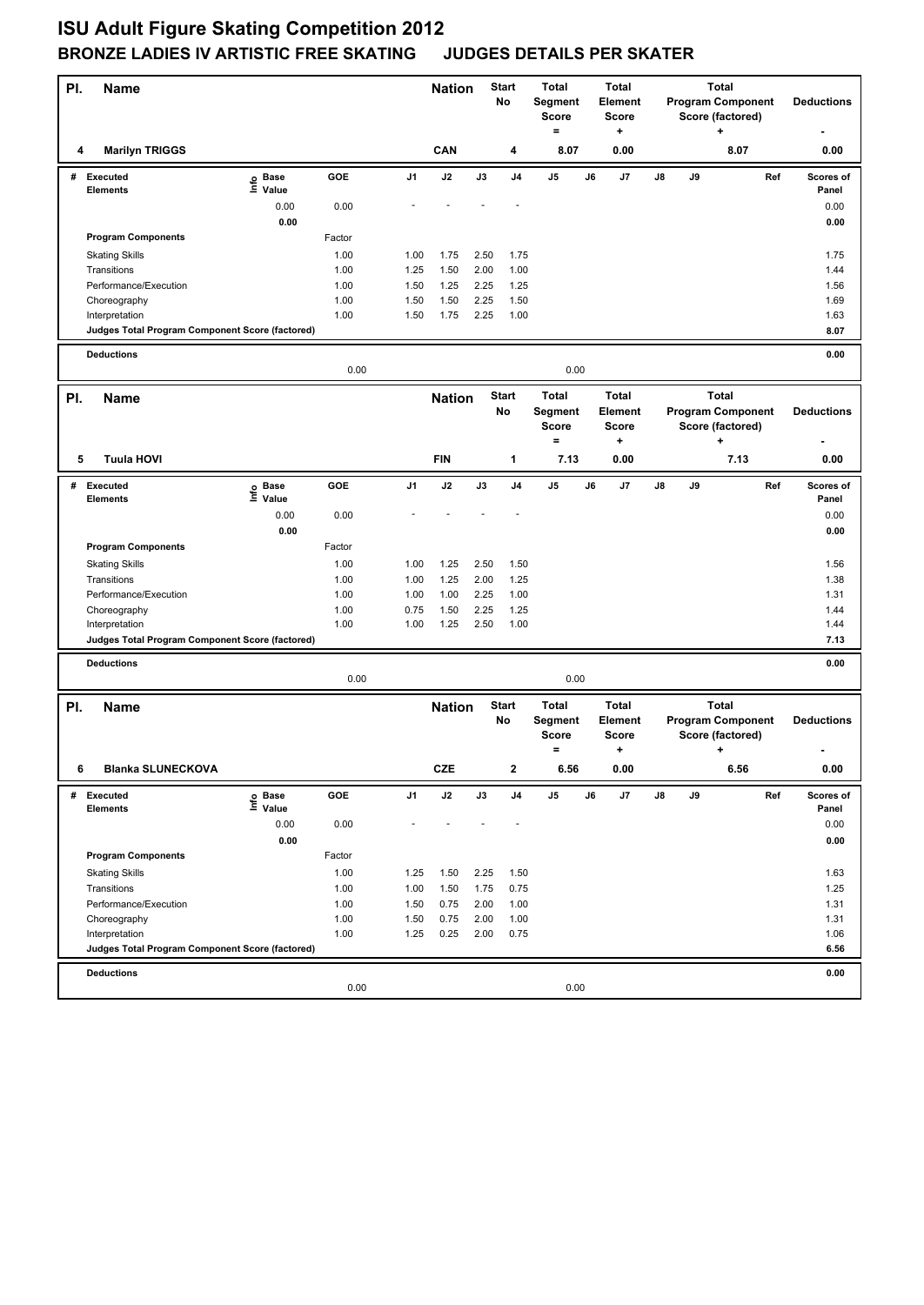| PI. | Name                                                              |                              |        |      | <b>Nation</b> |      | <b>Start</b><br>No | <b>Total</b><br>Segment<br>Score<br>$=$             |    | <b>Total</b><br>Element<br><b>Score</b><br>+ |    |    | <b>Total</b><br><b>Program Component</b><br>Score (factored)<br>÷ |     | <b>Deductions</b>  |
|-----|-------------------------------------------------------------------|------------------------------|--------|------|---------------|------|--------------------|-----------------------------------------------------|----|----------------------------------------------|----|----|-------------------------------------------------------------------|-----|--------------------|
| 7   | <b>Christine PASCOE</b>                                           |                              |        |      | <b>GBR</b>    |      | 9                  | 6.18                                                |    | 0.00                                         |    |    | 6.18                                                              |     | 0.00               |
| #   | Executed<br><b>Elements</b>                                       | <b>Base</b><br>lnfo<br>Value | GOE    | J1   | J2            | J3   | J4                 | J5                                                  | J6 | J7                                           | J8 | J9 |                                                                   | Ref | Scores of<br>Panel |
|     |                                                                   | 0.00                         | 0.00   |      |               |      |                    |                                                     |    |                                              |    |    |                                                                   |     | 0.00               |
|     |                                                                   | 0.00                         |        |      |               |      |                    |                                                     |    |                                              |    |    |                                                                   |     | 0.00               |
|     | <b>Program Components</b>                                         |                              | Factor |      |               |      |                    |                                                     |    |                                              |    |    |                                                                   |     |                    |
|     | <b>Skating Skills</b>                                             |                              | 1.00   | 0.75 | 1.00          | 2.00 | 1.25               |                                                     |    |                                              |    |    |                                                                   |     | 1.25               |
|     | Transitions                                                       |                              | 1.00   | 1.00 | 0.75          | 1.50 | 1.00               |                                                     |    |                                              |    |    |                                                                   |     | 1.06               |
|     | Performance/Execution                                             |                              | 1.00   | 1.00 | 1.00          | 1.75 | 1.50               |                                                     |    |                                              |    |    |                                                                   |     | 1.31               |
|     | Choreography                                                      |                              | 1.00   | 1.50 | 0.75          | 1.50 | 1.25               |                                                     |    |                                              |    |    |                                                                   |     | 1.25               |
|     | Interpretation<br>Judges Total Program Component Score (factored) |                              | 1.00   | 1.50 | 1.25          | 1.50 | 1.00               |                                                     |    |                                              |    |    |                                                                   |     | 1.31<br>6.18       |
|     |                                                                   |                              |        |      |               |      |                    |                                                     |    |                                              |    |    |                                                                   |     |                    |
|     | <b>Deductions</b>                                                 |                              | 0.00   |      |               |      |                    | 0.00                                                |    |                                              |    |    |                                                                   |     | 0.00               |
|     |                                                                   |                              |        |      |               |      | <b>Start</b>       | <b>Total</b>                                        |    | <b>Total</b>                                 |    |    | <b>Total</b>                                                      |     |                    |
| PI. | Name                                                              |                              |        |      | <b>Nation</b> |      | No                 | Segment<br><b>Score</b>                             |    | Element<br><b>Score</b>                      |    |    | <b>Program Component</b><br>Score (factored)                      |     | <b>Deductions</b>  |
|     |                                                                   |                              |        |      |               |      |                    | $\qquad \qquad =$                                   |    | ٠                                            |    |    | +                                                                 |     |                    |
| 8   | Helena VÄÄNÄNEN                                                   |                              |        |      | <b>FIN</b>    |      | 5                  | 6.12                                                |    | 0.00                                         |    |    | 6.12                                                              |     | 0.00               |
| #   | Executed<br><b>Elements</b>                                       | e Base<br>E Value            | GOE    | J1   | J2            | J3   | J <sub>4</sub>     | J5                                                  | J6 | J7                                           | J8 | J9 |                                                                   | Ref | Scores of<br>Panel |
|     |                                                                   | 0.00                         | 0.00   |      |               |      |                    |                                                     |    |                                              |    |    |                                                                   |     | 0.00               |
|     |                                                                   | 0.00                         |        |      |               |      |                    |                                                     |    |                                              |    |    |                                                                   |     | 0.00               |
|     | <b>Program Components</b>                                         |                              | Factor |      |               |      |                    |                                                     |    |                                              |    |    |                                                                   |     |                    |
|     | <b>Skating Skills</b>                                             |                              | 1.00   | 0.50 | 0.75          | 2.00 | 1.00               |                                                     |    |                                              |    |    |                                                                   |     | 1.06               |
|     | Transitions                                                       |                              | 1.00   | 0.75 | 1.00          | 1.50 | 1.00               |                                                     |    |                                              |    |    |                                                                   |     | 1.06               |
|     | Performance/Execution                                             |                              | 1.00   | 1.00 | 0.75          | 1.75 | 1.25               |                                                     |    |                                              |    |    |                                                                   |     | 1.19               |
|     | Choreography                                                      |                              | 1.00   | 1.00 | 1.50          | 1.50 | 1.00               |                                                     |    |                                              |    |    |                                                                   |     | 1.25               |
|     | Interpretation                                                    |                              | 1.00   | 1.50 | 1.75          | 1.75 | 1.25               |                                                     |    |                                              |    |    |                                                                   |     | 1.56               |
|     | Judges Total Program Component Score (factored)                   |                              |        |      |               |      |                    |                                                     |    |                                              |    |    |                                                                   |     | 6.12               |
|     | <b>Deductions</b>                                                 |                              | 0.00   |      |               |      |                    | 0.00                                                |    |                                              |    |    |                                                                   |     | 0.00               |
|     |                                                                   |                              |        |      |               |      |                    |                                                     |    |                                              |    |    |                                                                   |     |                    |
| PI. | <b>Name</b>                                                       |                              |        |      | <b>Nation</b> |      | <b>Start</b><br>No | <b>Total</b><br>Segment<br><b>Score</b><br>$\equiv$ |    | <b>Total</b><br>Element<br>Score<br>+        |    |    | <b>Total</b><br><b>Program Component</b><br>Score (factored)<br>٠ |     | <b>Deductions</b>  |
| 9   | Sirkka MANNI-LOUKKOLA                                             |                              |        |      | <b>FIN</b>    |      | 10                 | 6.06                                                |    | 0.00                                         |    |    | 6.06                                                              |     | $0.00\,$           |
| #   | Executed                                                          | e Base<br>⊑ Value            | GOE    | J1   | J2            | J3   | J4                 | J5                                                  | J6 | J7                                           | J8 | J9 |                                                                   | Ref | Scores of          |
|     | Elements                                                          | 0.00                         | 0.00   |      |               |      |                    |                                                     |    |                                              |    |    |                                                                   |     | Panel<br>0.00      |
|     |                                                                   | 0.00                         |        |      |               |      |                    |                                                     |    |                                              |    |    |                                                                   |     | 0.00               |
|     | <b>Program Components</b>                                         |                              | Factor |      |               |      |                    |                                                     |    |                                              |    |    |                                                                   |     |                    |
|     | <b>Skating Skills</b>                                             |                              | 1.00   | 0.50 | 0.50          | 2.00 | 1.25               |                                                     |    |                                              |    |    |                                                                   |     | 1.06               |
|     | Transitions                                                       |                              | 1.00   | 0.75 | 0.75          | 1.75 | 1.00               |                                                     |    |                                              |    |    |                                                                   |     | 1.06               |
|     | Performance/Execution                                             |                              | 1.00   | 1.00 | 0.75          | 1.75 | 1.50               |                                                     |    |                                              |    |    |                                                                   |     | 1.25               |
|     | Choreography                                                      |                              | 1.00   | 1.00 | 1.50          | 1.50 | 1.25               |                                                     |    |                                              |    |    |                                                                   |     | 1.31               |
|     | Interpretation                                                    |                              | 1.00   | 1.00 | 1.50          | 1.75 | 1.25               |                                                     |    |                                              |    |    |                                                                   |     | 1.38               |
|     | Judges Total Program Component Score (factored)                   |                              |        |      |               |      |                    |                                                     |    |                                              |    |    |                                                                   |     | 6.06               |
|     | <b>Deductions</b>                                                 |                              |        |      |               |      |                    |                                                     |    |                                              |    |    |                                                                   |     | 0.00               |
|     |                                                                   |                              | 0.00   |      |               |      |                    | 0.00                                                |    |                                              |    |    |                                                                   |     |                    |